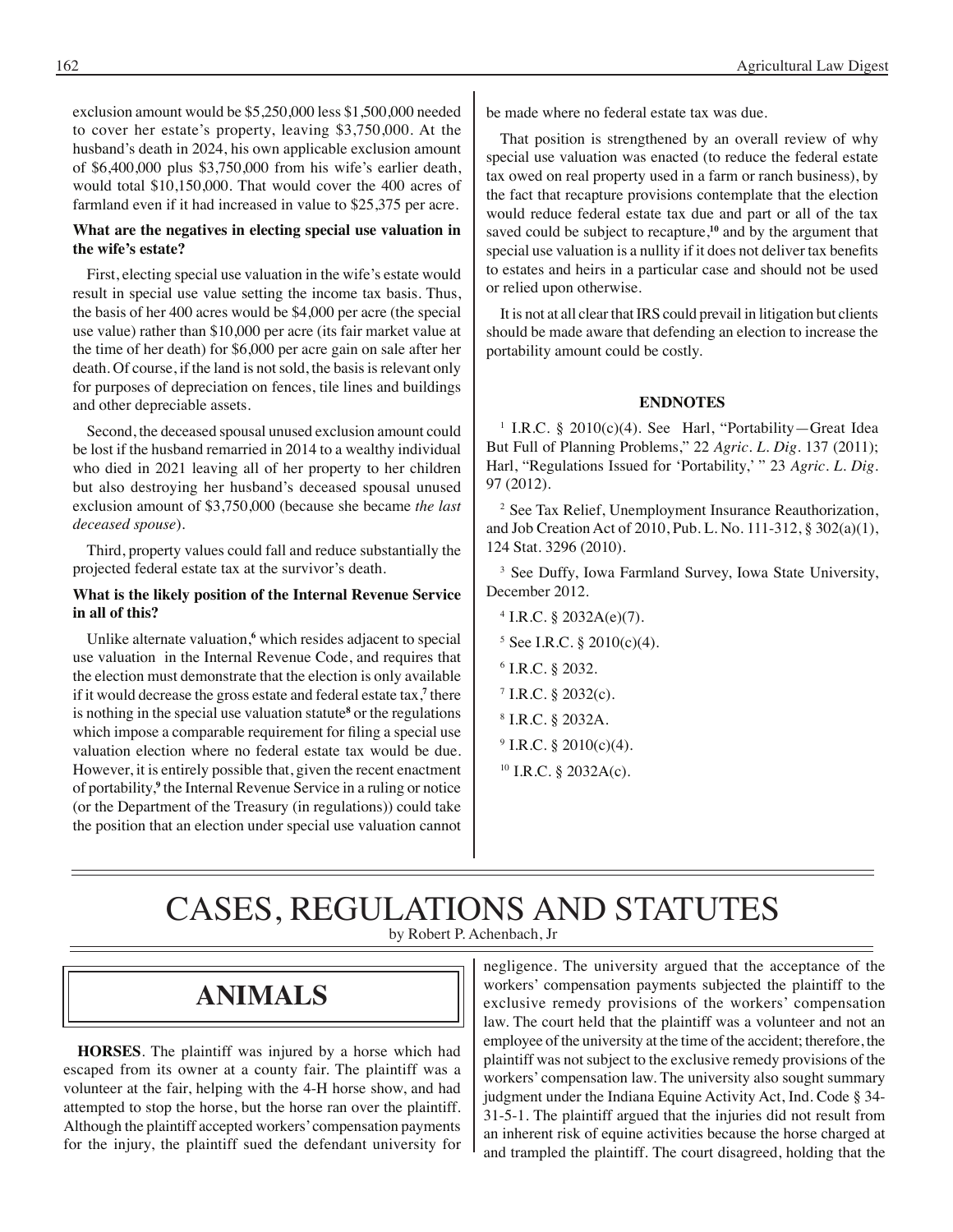risk of injury from an escaped and agitated horse was within the risks covered by the Equine Activity Act. The trial court had also awarded summary judgment for the negligence claims against the horse owners. On appeal, the appellate court upheld the summary judgment because the plaintiff failed to provide evidence that the owners knew that the horse had a propensity to spook at fairs. **Einhorn v. Johnson, 2013 Ind. App. LEXIS 495 (Ind. Ct. App. 2013)**.

### **bankruptcy**

#### **GENERAL**

**DISPOSABLE INCOME**. After the debtor had filed for Chapter 13, the debtor filed an income tax return for the prior tax year claiming a refund resulting from overpayment of withheld taxes, earned income credit and child tax credit. The Chapter 13 plan claimed the federal tax refund as exempt under the Alabama exemptions for personal property and public assistance. The court allowed the exemptions. The trustee objected to the plan because the debtor did not provide for payment of all disposable income since the earned income tax credit portion of the exempt refund was not applied to pay unsecured creditors. The court held that the earned income tax credit was to be included in the disposable income of the debtor when the refund was received; therefore, the plan could not be confirmed because it did not include the EIC in the amount paid to unsecured creditors. *In re* **Cook, 2013-2 U.S. Tax Cas. (CCH) ¶ 50,555 (Bankr. N.D. Ala. 2013)**.

#### **FEDERAL TAX**

**AUTOMATIC STAY**. The debtors had filed for Chapter 13 and received a discharge under a plan which provided for full payment of IRS tax claims. However, the IRS withheld a subsequent refund as partial payment of the claims after the debtors failed to make any plan payments for the taxes. The debtors filed a motion in the Bankruptcy Court to hold the IRS in contempt and for sanctions for the IRS violation of the discharge injunction of Section 524(a) (2). The Bankruptcy Court ruled that (1) the IRS had to pay the withheld refund, (2) the IRS was prohibited from contacting the debtors as to the plan payments of the tax claims, and (3) the debtors were required to exhaust administrative remedies as to the amount of damages and attorney's fees that might be awarded. The debtors challenged the third holding but the appellate court ruled that I.R.C. § 7433 required the exhaustion of administrative remedies for damages and attorney's fees before the Bankruptcy Court could rule on those issues. *In re* **McDonald, 2013-2 U.S. Tax Cas. (CCH) ¶ 50,540 (D. Nev. 2013)**.

### **contracts**

**MITIGATION OF DAMAGES**. The plaintiff entered into a contract with the defendant pig farmer to provide weaned pigs every nine weeks for 14 months. The defendant agreed to pay

invoices for the delivered pigs and to pay interest for any late payments. The plaintiff delivered 2,276 weaned pigs and sent an invoice to the defendant who paid for the pigs by check. However, the check was returned for insufficient funds and the plaintiff was required to sue for payment. Although the defendant admitted the delivery and acceptance of the pigs and the defendant's failure to pay for them, the defendant argued that the plaintiff failed to make any effort to mitigate the damages by repossessing the pigs and selling them elsewhere. Applying Minnesota law, as required under the sales agreement, the court held that Article 2 of the U.C.C., Minn. Stat. § 336.2-105(1), applied to the transaction as a sale of goods. The court also held that, under Minn. Stat. § 336.2-709(1) (a), a seller of goods may bring an action for the price of the goods sold and is not required to mitigate the damages, if the buyer has accepted the goods. Here, the defendant admitted to accepting the delivery of the pigs; therefore, the court held that the plaintiff was not required to make any mitigation efforts and could sue for the full contract price. The court also discussed the effect of Article 9 of the U.C.C., which could apply because the plaintiff had taken a security interest in the pigs. The court held that, under Minn. Stat. § 336.9-601(a)(c), the plaintiff had an option to repossess the pigs or pursue recovery of the purchase price. Thus, the court held that, under Article 9, the plaintiff was not required to repossess the pigs. The court granted summary judgment for the plaintiff as to the purchase price plus interest required under the sales contract. **Land O'Lakes Purina Feed, LLC v. Jaeger, 2013 U.S. Dist. LEXIS 145856 (S.D. Iowa 2013)**.

**UNJUST ENRICHMENT**. One of the plaintiffs purchased an Irish Draught horse and had the other plaintiff manage the horse to compete in jumping competitions. When the horse developed health issues and could not compete, the manager arranged to have the defendant lease the horse for breeding, although the lease allowed the defendant to enter the horse in competitions if the horse was healthy enough. The lease provide no rental payments but required the defendant to pay for all expenses for the horse during the lease. The defendant was able to breed the horse to two of the defendant's mares and the offspring had shown potential to become successful competitors. The horse recovered and the defendant entered the horse in competitions where the horse's success greatly increased its value for future breedings, according to the defendant. The plaintiff provided some funds to the defendant to assist with the competition costs. The defendant claimed that the plaintiffs orally promised to continue the payments and that the defendant could keep the horse for the rest of its life. The defendant had obtained 14 straws of frozen semen from the horse when the plaintiffs sued to recover the horse, but the defendant was advised by veterinarians that the frozen semen had a low viability rate. The trial court granted the plaintiffs' suit in replevin for recovery of the horse and enforced the terms of the lease which had expired. The defendant sought appeal of the trial court's judgment as to recovery of compensation to the defendant under a theory of unjust enrichment based on the significant increase in the value of the horse while under the defendant's care. The appellate court held that the defendant had failed to provide sufficient proof of the value of the horse at the end of the lease. The court noted that the value of the horse as a breeding stallion was limited because of the low viability of frozen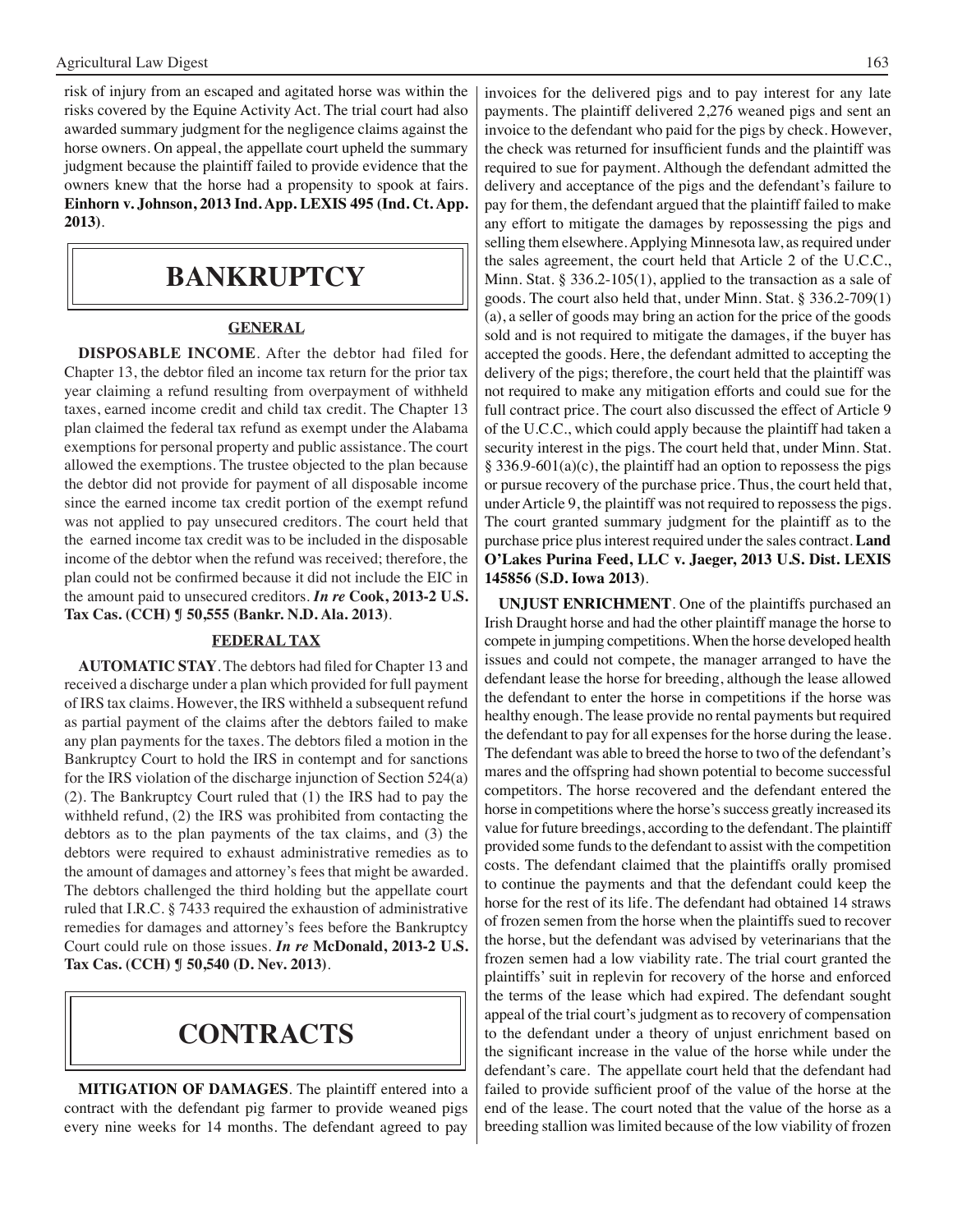semen. The court also noted that the defendant had obtained two offspring free and had received funds from the plaintiffs to offset competition costs. **Shaw-Kennedy v. Hunter, 2013 Wis. App. LEXIS 783 (Wis. Ct. App. 2013)**.

## **FEDERAL Farm programs**

**ORGANIC FOOD.** The AMS has adopted as final regulations addressing recommendations submitted to the Secretary by the National Organic Standards Board (NOSB) following their November 2011 and May 2012 meetings. These recommendations pertain to the 2013 Sunset Review of substances on the USDA National List of Allowed and Prohibited Substances. Consistent with the recommendations from the NOSB, the final rule continues the allowed uses of multiple synthetic and nonsynthetic substances and the prohibition of one nonsynthetic substance, calcium chloride, on the National List (along with any restrictive annotations). This rule also removes one synthetic substance, tartaric acid, from the National List. **78 Fed. Reg. 61154 (Oct. 3, 2013)**.

## **FEDERAL ESTATE AND GIFT taxation**

**GIFTS**. The taxpayer entered into a binding net gift agreement with the taxpayer's four adult children. At the time of the gift the taxpayer was 89 years old. In the net gift agreement the taxpayer agreed to make gifts of cash and securities to the donees, who, in exchange, agreed to assume and to pay any federal gift tax liability imposed as a result of the gifts, including any federal or state estate tax liability imposed under I.R.C. § 2035(b) as a result of the gifts in the event that the taxpayer passed away within three years of the gifts. The net gift agreement provided that a donee had to return the gift if the donee fails to pay to the estate the amount of any federal or state tax attributable to the gift to the donee. The estate hired an appraiser who determined the value of the net gift by reducing the fair market value of the cash and securities by both (1) the gift tax the donees paid and (2) the actuarial value of the donees' assumption of potential I.R.C. § 2035(b) estate tax. The appraiser determined the actuarial value of the donees' assumption of the potential I.R.C. § 2035(b) estate tax by calculating petitioner's annual mortality rate for the three years after the gift. The IRS disallowed the reduction in the value of the net gifts by the actuarial value of the donees' assumption of the potential I.R.C. § 2035(b) estate tax because the IRS argued that this value was zero. The court discussed its prior holding in *McCord v. Comm'r, 120 T.C. 358 (2003), rev'd and rem'd sub nom. Succession of McCord v. Comm'r, 461 F.3d 614 (5th Cir. 2006)*. The Tax Court in *McCord* agreed with the IRS that the I.R.C. § 2035(b) liability was too speculative to have a determinable value to offset part of the gift value. However, in this case, the Tax Court decided to reject its holding in *McCord* and held that the value of the potential I.R.C. § 2035(b) liability was a factual question, but, if proved, could reduce the value of the net gift. **Steinberg v. Comm'r, 141 T.C. No. 8 (2013)**.

**INSTALLMENT PAYMENT OF ESTATE TAX**. The estate had filed for two extensions of time to file and pay for federal estate taxes because of difficulties in valuing the estate property, consisting of several interests in businesses and trusts. The estate filed a return and made the election to pay a portion of the estate taxes in installments. However, probate court litigation and other problems caused the estate to seek additional extensions and to fail to pay interest on deferred and non-deferred estate taxes. After the estate failed to pay interest, penalties and estate tax installments, the IRS terminated the installment election. The estate appealed, arguing that the termination was arbitrary, capricious and unreasonable. It is not specifically discussed in the case, but it appears that the estate believed that it did not owe estate taxes because one of the major assets in the estate had a value of zero. The IRS had valued the asset at over \$93 million. However, the court held that the failure to make payment of two of the installments and assessed penalties and interest was sufficient to terminate the installment payment election. **Estate of Adell v. Comm'r, T.C. Memo. 2013-228**.

## **federal income taxation**

**NOTE: The government shutdown resulted in a complete loss of information from the IRS, Tax Court and other federal courts during the shutdown, resulting in a significant loss of developments to report in this issue. We will return to the normal reporting of income, gift and estate tax developments with the next issue.**

**BUSINESS EXPENSES**. The taxpayer operated a tree trimming service but failed to file returns and pay taxes for two taxable years. The IRS made assessments for taxes, interest and penalties based on substitute returns. The taxpayer eventually filed returns for those years, agreeing to all the income listed by the IRS but adding business expenses as deductions against business income. The taxpayer listed, as a cost of goods sold, the expenses from hiring a subcontractor to do some of the tree work; however, the taxpayer did not provide a beginning and ending inventory amount. The court held that the subcontractor expense, even if allowed, was not a cost of goods sold because the work produced no inventory. The court also disallowed the expense as a labor deduction because the taxpayer failed to substantiate the expense. The taxpayer also claimed car and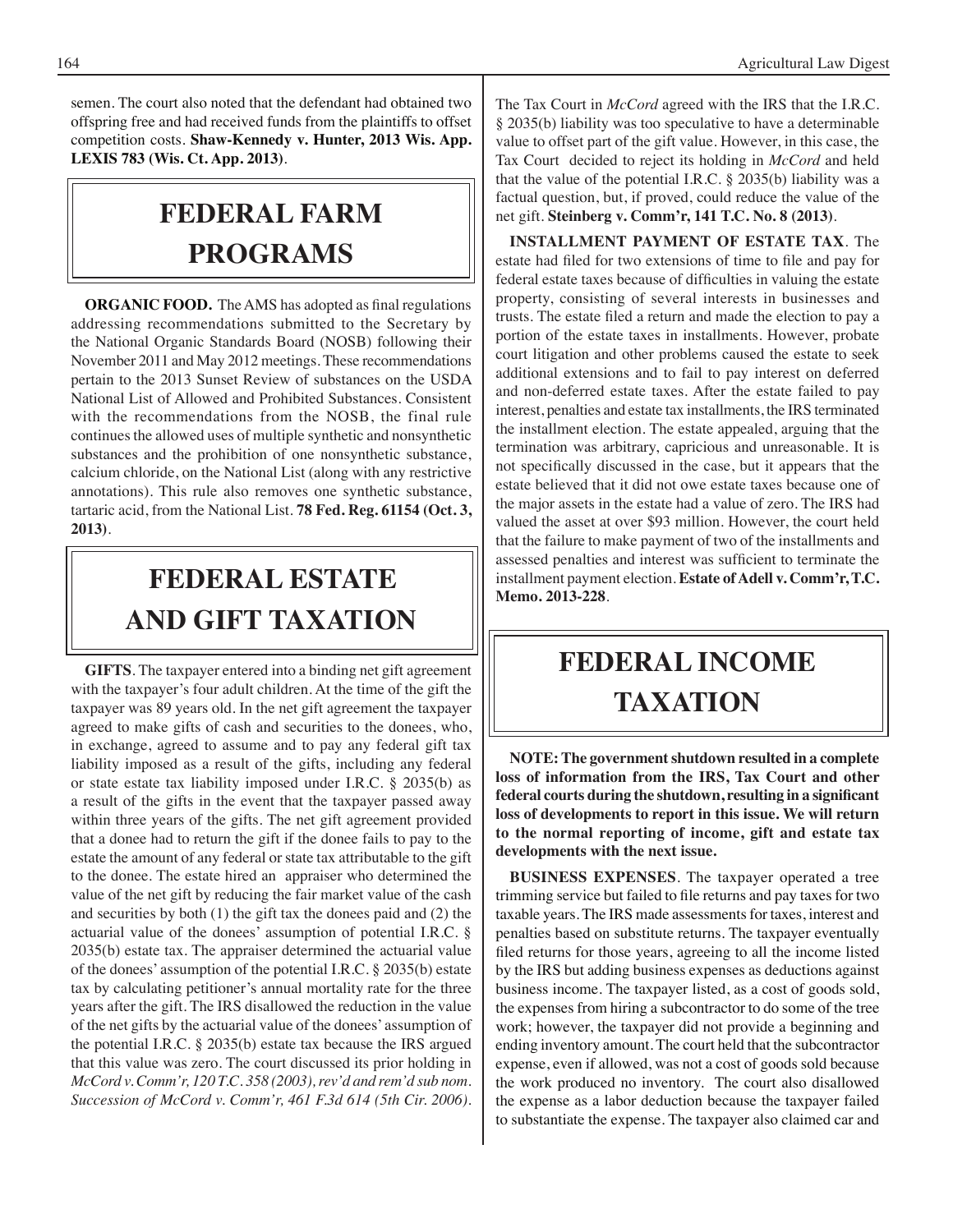truck expenses but did not fill out Part IV of Schedule C, providing information on the vehicles used in the business. The taxpayer also failed to provide any written evidence to support the car and truck expenses; therefore, the court disallowed any deduction for those expenses for lack of substantiation. The taxpayer claimed a deduction for liability insurance but failed to provide any direct evidence of payment of the policy premiums; therefore, the court disallowed any deduction for insurance. *In re* **Walmsley, 2013-2 U.S. Tax Cas. (CCH) ¶ 50,524 (Bankr. D. Or. 2013)**.

**DEDUCTIONS**. The taxpayer was an attorney who had failed to file an income tax return for 2007 and 2008 until after a deficiency notice was issued by the IRS based on a substitute return. The taxpayer also filed an untimely filed 2010 income tax return which claimed a net operating loss. The taxpayer sought to claim 2008 deductions and NOL carrybacks to 2008 to reduce the taxes owed in 2008. However, the written materials supporting the NOL and deductions were rejected as untimely filed with the IRS and court. Without the documents, the taxpayer's case was supported only by the taxpayer's testimony, which the court rejected as subjective and self-serving. Thus, the court held that the deductions and NOL carrybacks were properly disallowed by the IRS. **Kornhauser v. Comm'r, T.C. Memo. 2013-230**.

**EMPLOYEE EXPENSES**. The taxpayer was a college professor of music and claimed travel expense deductions on Schedule C and Schedule A for trips to rehearsals and performances as a musician. The issue in the case was whether the expenses were unreimbursed employee expenses eligible for a deduction on Schedule A. The taxpayer argued that the trips were necessary for taxpayer's work as a professor because the rehearsals and performances were necessary to keep the taxpayer informed about current trends in music. The court agreed that the trips to the rehearsals and performances were a necessary part of the taxpayer's employment. The second issue was whether the taxpayer sufficiently substantiated the travel expenses. The taxpayer had lost the records for several tax years in a flood but had one year's set of records. The taxpayer testified that the surviving year's records could be used to reconstruct the missing years because the taxpayer had activities which carried over year to year. The court allowed the reconstructed records to prove the expenses for the missing years. Thus, the court allowed the deductions on Schedule A for the travel expenses for the rehearsals and performances, although it disallowed expenses claimed as deductions on Schedule C which duplicated the expenses claimed on Schedule A. **Scully v. Comm'r, T.C. Memo. 2013-229**.

**IRA**. The taxpayer received distributions from three IRAs owned by the taxpayer. The taxpayer opened a new IRA but the IRA custodian would not accept the distributed funds because the 60-day rollover period had elapsed. The taxpayer sought a waiver of the 60-day rollover requirement, arguing that the original IRA bank failed to tell the taxpayer that there was a 60 day requirement to rollover the distributed funds. The IRS refused to grant a waiver because the taxpayer had not demonstrated that any of the factors in *Rev. Proc. 2003-16, 2003-1 C.B. 359* existed to prevent the taxpayer from timely rolling over the funds. **Ltr.** 

**Rul. 201339002, July 1, 2013; Ltr. Rul. 201339003, July 1, 2013**.

**INVOLUNTARY CONVERSIONS**. The IRS has issued guidance on determining the replacement period for application of I.R.C. § 1033(e) to the sale of livestock sold on account of drought. *Notice 2006-82, 2006-2 C.B. 529*. Under that guidance, under I.R.C. § 1033(e)(2)(B), the standard replacement period (four years after the close of the first taxable year in which any part of the gain from a drought sale occurs) can be extended by the Secretary of the Treasury if the Secretary determines that the drought area was eligible for federal assistance for more than three years. The IRS, after consultation with the National Drought Mitigation Center, publishes in September of each year a list of counties for which exceptional, extreme, or severe drought was reported during the preceding 12 months. Taxpayers may use this list instead of U.S. Drought Monitor Maps to determine whether a 12 month period ending on August 31 of a calendar year includes any period for which exceptional, extreme, or severe drought is reported for a location in the applicable region. The IRS has published a list of the counties and parishes in the United States that have suffered exceptional, severe or extreme drought during the 12 months ending August 31, 2013, sufficient to extend the livestock replacement period. **Notice 2013-62, I.R.B. 2013-\_\_; http://www.irs.gov/pub/irs-drop/n-13-62.pdf**.

#### **Safe Harbor interest rates**

#### **November 2013**

|                                   |      | Annual Semi-annual Quarterly Monthly |      |      |
|-----------------------------------|------|--------------------------------------|------|------|
|                                   |      | <b>Short-term</b>                    |      |      |
| AFR                               | 0.27 | 0.27                                 | 0.27 | 0.27 |
| 110 percent AFR                   | 0.30 | 0.30                                 | 0.30 | 0.30 |
| 120 percent AFR                   | 0.32 | 0.32                                 | 0.32 | 0.32 |
|                                   |      | Mid-term                             |      |      |
| AFR                               | 1.73 | 1.72                                 | 1.72 | 1.71 |
| 110 percent AFR                   | 1.90 | 1.89                                 | 1.89 | 1.88 |
| 120 percent AFR                   | 2.07 | 2.06                                 | 2.05 | 2.05 |
|                                   |      | Long-term                            |      |      |
| AFR                               | 3.37 | 3.34                                 | 3.33 | 3.32 |
| 110 percent AFR                   | 3.70 | 3.67                                 | 3.65 | 3.64 |
| 120 percent AFR                   | 4.05 | 4.01                                 | 3.99 | 3.98 |
| Rev. Rul. 2013-22, I.R.B. 2013- . |      |                                      |      |      |

**SELF-EMPLOYMENT TAX**. CCH has reported that *Morehouse v. Comm'r, 140 T.C. No. 16 (2013)* has been appealed to the Eighth Circuit Court of Appeals. The Tax Court held that an investor in farmland which the investor bids into the Conservation Reserve Program is subject to the 15.3 percent self-employment tax on the basis that such an investment is a trade or business. See Harl, "The Latest Chapter in the CRP Saga," 24 *Agric. L. Dig*. 97 (2013); Harl, "Surprising Move By the Tax Court on Self-Employment Tax Liability," 140 *Tax Notes* 931, No. 9 (August 26, 2013).

**TAX RETURN PREPARERS**. The IRS has announced that, "[d]ue to the lapse in government funding, the 2014 PTIN renewal season is delayed. An email or letter will be sent to all current PTIN holders notifying you when the 2014 renewal season opens. The online PTIN system is still available for users to log in and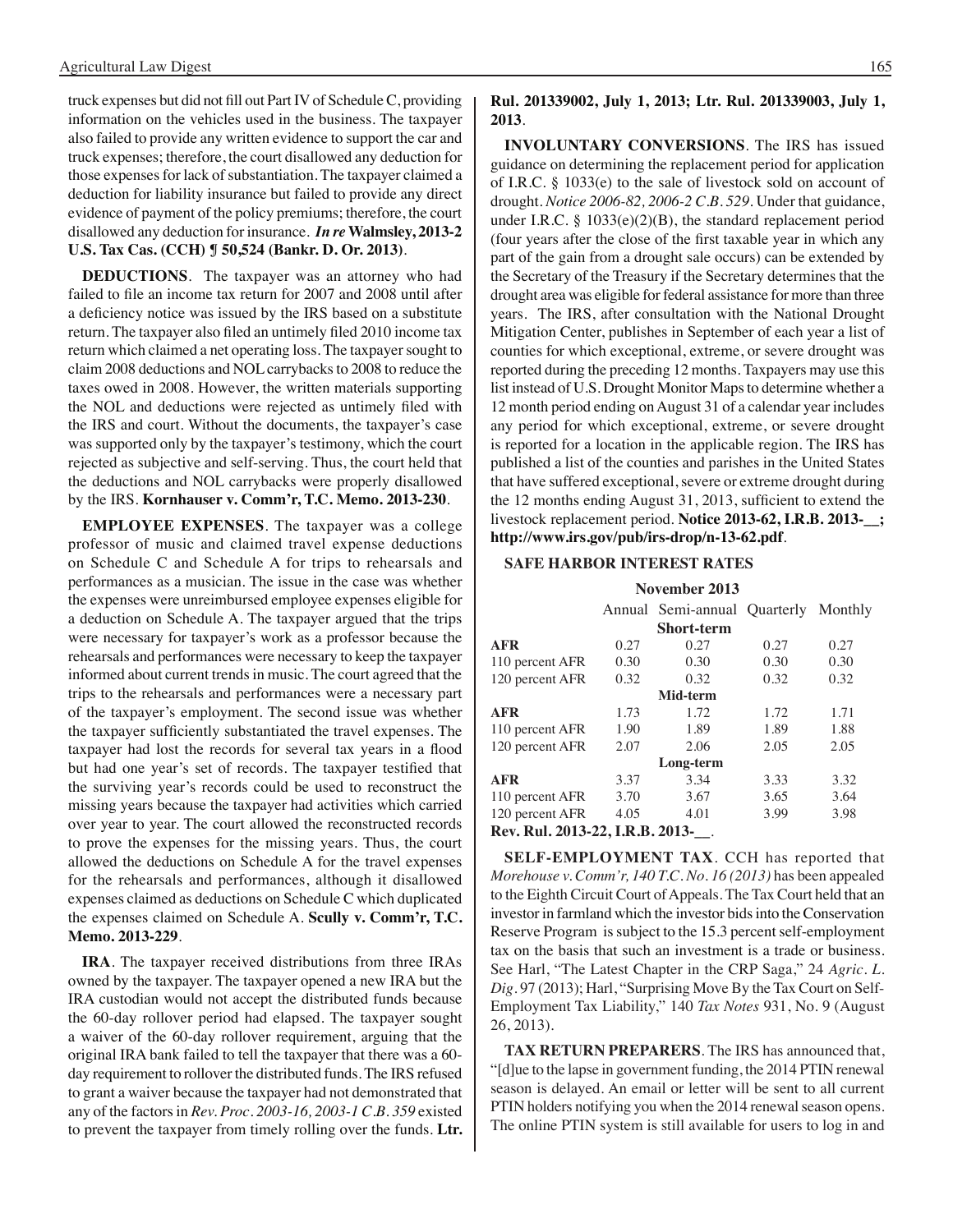view or change information or to secure a PTIN for 2013."

**WAGES**. The taxpayer was employed as an airline pilot and filed income tax returns for two years claiming zero income because the taxpayer "did not have any taxable income because he did not perform a 'service' (1) within the Commonwealth of Puerto Rico, the Virgin Islands, Guam, or American Samoa, (2) on or in connection with an American vessel or aircraft under a contract of service entered into within the Commonwealth of Puerto Rico, the Virgin Islands, Guam, or American Samoa, (3) for the United States or any instrumentality thereof." the court held that the wages earned by the taxpayer as an airline pilot were taxable income. The appellate court affirmed in a decision designated as not for publication. **Nelson v. Comm'r, 2013-2 U.S. Tax Cas. (CCH) ¶ 50,522 (11th Cir. 2013),** *aff'g***, T.C. Memo. 2012-232**.

### **insurance**

**HORSES**. The plaintiff purchased equine insurance on a horse owned by the plaintiff and leased to a horse trainer. The policy application required that the plaintiff declare that the horse had not been treated for any illness or injury for the year prior to issuance of the insurance policy, which the plaintiff did. The policy also required that the plaintiff provide "immediate" notice to the insurance company of any injury or illness of the horse after issuance of the policy. The insurance company provided a 24 hour phone number for reporting an illness or injury. On June 27, 2011, the trainer discovered that the horse was lame. On the same day, the trainer informed the plaintiff's trainer of the lameness who began treatment by icing the lame leg until July 6, 2011. The horse was then shipped to another state for examination by a veterinarian. The insurance company was notified on July 12, 2011, 15 days after the lameness was discovered, and the horse was euthanized in September 2011. The insurance company denied coverage for the death of the horse because the company was not notified immediately about the illness. The plaintiff sued for breach of contract and the insurance company sought a summary judgment. The insurance company first argued that the plaintiff violated the policy terms by failing to disclose treatment of the horse within the year prior to the issuance of the policy. The court denied summary judgment on this claim because there remained an issue of fact as to whether the treatment of the horse involved an illness or injury. The insurance company also argued that the plaintiff violated the policy terms by failing to immediately notify the company of the lameness. The court held that notice after 15 days did not satisfy the immediate notice requirement. The plaintiff also argued that the plaintiff was not aware of the lameness for most of the 15 days, but the court held that the plaintiff's trainer was aware of the lameness on the first day and that awareness was attributed to the plaintiff. **Hauser v. Great American Assurance Co., 2013 U.S. Dist. LEXIS 140380 (N.D. Ill. 2013)**.

### **Labor**

**AGRICULTURAL EMPLOYEES**. The appellant owned and operated a farm in the business of raising, training, boarding and managing horses and the giving of horseback riding lessons. The appellant hired employees to perform services for the horses and maintenance of the farm and equipment. After one of the terminated employees filed for unemployment insurance benefits, the state initiated a compliance audit because the appellant did not pay any unemployment insurance taxes. In an administrative law hearing, the state determined that the boarding of horses belonging to other parties and the giving of horseback riding lessons were not agricultural activities; therefore, those employees were not agricultural employees and the appellant was required to pay unemployment insurance taxes. However, the administrative law judge noted that the appellant had not kept sufficiently accurate records to determine when the employees were performing agricultural labor, i.e., working for the appellant on the appellant's horses, and when they were performing non-agricultural labor, i.e., working on the boarded horses or the horses used in the horseback riding lessons. The administrative law judge ruled that, because the portion of agricultural and non-agricultural work could not be calculated, all employees were considered non-agricultural. The court affirmed the administrative ruling. **Packer v. The Indiana Dept. of Workforce Development, 2013 Ind. App. LEXIS 456 (Ind. Ct. App. 2013)**.

### **negligence**

**OPEN AND OBVIOUS DANGER**. The plaintiff was an employee of the defendant and was filling a storage bin with soybeans delivered on a truck. The plaintiff used an auger owned by the defendant. The defendant had cut a hole in the auger hopper area in order to facilitate a repair of the auger. The plaintiff was aware of the hole but during the operation of the auger, the hole was covered by the soybeans. During the unloading process, the plaintiff attempted to move to the other side of the auger by stepping on the hopper to climb over it. The plaintiffs foot fell through the hole, causing physical damage to the plaintiff's leg. The plaintiff filed a negligence complaint against the defendant, claiming that the defendant had a duty to provide the plaintiff with a safe workplace, failed to adequately inspect the hopper and auger, failed to identify or notify the plaintiff of the dangerous condition, and failed to properly repair the hopper prior to using it. The trial court had granted summary judgment for the defendant, ruling that the defendant owed a duty to provide a safe working place but that duty was cancelled by the obvious nature of the hole in the auger. On appeal, the appellate court reversed, holding that there was evidence presented that the plaintiff could not see the hole and that the hole was not visible during the soybean unloading process. **Smith v. Myre, 2013 Ill. App. Unpub. LEXIS 2145 (Ill. Ct. App. 2013)**.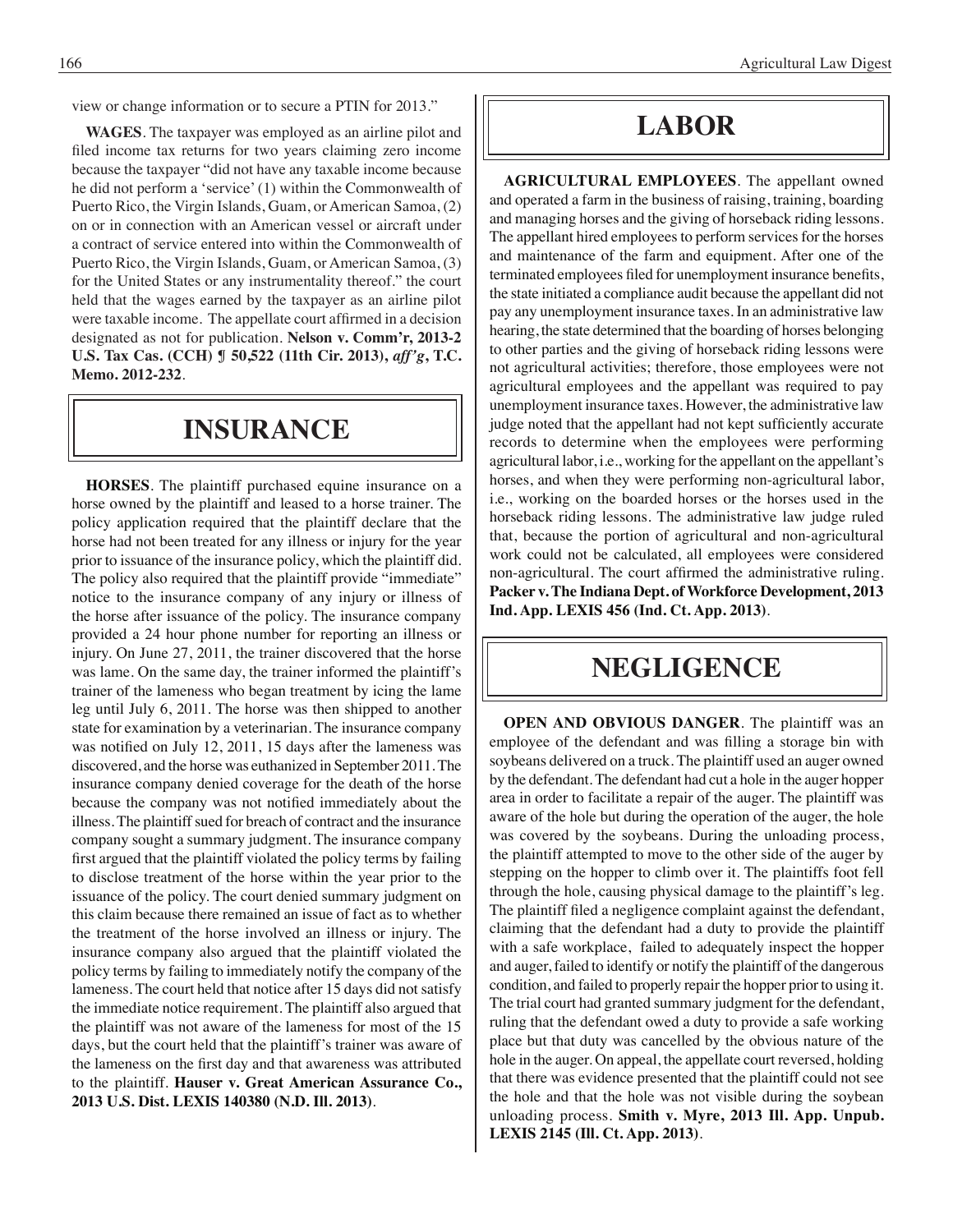### **products liability**

**COMBINE**. The plaintiff was injured while trying to clean out the stone trap on the bottom of a combine manufactured by the defendant. The plaintiffs' complaint alleged defective design, inadequate instruction, failure to warn, loss of consortium and negligent infliction of emotional distress as to other family members. The defendant sought summary judgment because the plaintiff did not intend to introduce any expert testimony. The plaintiff argued that the plaintiff intended to use the comparison of other combines by other manufacturers to show better designs and the negligent design of the defendant's combine. The plaintiff argued that the designs of the other combines were understandable to lay persons and did not need expert testimony to explain the designs to the jury. The court agreed, denied the motion for summary judgment and held that expert testimony was not necessary to show defective design or failure to warn from the placement of warning signs, location of turn-off switches and methods of clearing the stone trap door. The defendant also sought summary judgment on the issue of infliction of emotional distress as to the plaintiff's family members because the family members did not witness the accident. The court also denied this motion because there was evidence that the family members discovered the plaintiff injured under the combine and had to administer first aid. **Hein v. Deere & Co., 2013 U.S. Dist. LEXIS 132415 (N.D. Iowa 2013)**.

### **secured transactions**

**CONVERSION**. The plaintiff was an implement dealer which had sold a tractor. The buyer financed the purchase through the manufacturer but granted a security interest to the plaintiff. The buyer sold the tractor to the defendant who put the tractor up for sale. The buyer defaulted on the purchase agreement and the plaintiff discovered that the defendant had purchased the tractor for much less than the fair market value. The defendant claimed that the buyer did not inform the defendant that the tractor was subject to any security interest. The court held that the defendant was not a bona fide purchaser of the tractor because the defendant failed to search the security interest records to verify that the tractor was not subject to a security interest. In addition, the defendant's attempt to hide the location of the tractor after learning about the security interest also constituted conversion. Thus, the court held that the trial court's grant of summary judgment to the plaintiff on the claim of conversion was proper. **Pierrard v. Wright Implement 1, 2013 Ind. App. Unpub. LEXIS 1171 (Ind. Ct. App. 2013)**.

**LEASE VS. SECURITY INTEREST**. The debtor had borrowed money from a bank and pledged the debtor's dairy cows as collateral. The bank perfected that security interest. The loan was refinanced and the collateral was expanded to include "all crops, farm products and livestock currently owned or hereafter acquired." The bank also perfected that security interest. After the refinancing of the loan, the debtor entered into "Dairy Cow Lease"

agreements with the plaintiff to lease cows purchased by the debtor but reimbursed by the plaintiff. The lease terms were 50 months and placed the risk of loss on the debtor. The court noted that the useful life of a dairy cow was less than 50 months. The debtor sold culled cows and purchased replacements, sometimes using the debtor's own funds to purchase new cows. The debtor filed for Chapter 12 and was found to have an insufficient number of cows to satisfy the leases and security interests. The Bankruptcy Court ruled that the leases were security interests and not true leases and that the bank held the prior perfected security interest in all the remaining cows. On appeal, the central issue was whether the lease exceeded the useful life of the cows. The lessor argued that there was a reasonable expectation that the lessee would cull cows and replace them, extending the useful life of the leased cows. The appellate court disagreed and held that the useful life of the cows under the lease did not include the useful lives of any replacements. The appellate court affirmed the Bankruptcy Court's ruling that the leases were actually security interests subject to the bank's prior perfected security interest. **Sunshine Heifers, LLC v. Purdy, 2013 U.S. Dist. LEXIS 137361 (W.D. Ky. 2013),** *aff'g***, 2013 Bankr. LEXIS 772 (Bankr. W.D. Ken. 2013)**.

## **FARM ESTATE AND BUSINESS PLANNING**

#### **by Neil E. Harl NEW 17th Edition, May 2013!**

The Agricultural Law Press is honored to publish the revised 17th Edition of Dr. Neil E. Harl's excellent guide for farmers and ranchers who want to make the most of the state and federal income and estate tax laws to assure the least expensive and most efficient transfer of their estates to their children and heirs. The 17th Edition includes all new income and estate tax developments from the 2012 tax legislation.

We also offer a PDF computer file version for computer and tablet use at \$25.00.

Print and digital copies can be ordered directly from the Press by sending a check for \$35 (print version) or \$25 (PDF version) to Agricultural Law Press, 127 Young Rd., Kelso, WA 98626. Please include your e-mail address if ordering the PDF version and the digital file will be e-mailed to you.

Credit card purchases can be made online at www.agrilawpress. com or by calling Robert at 360-200-5666 in Kelso, WA.

For more information, contact robert@agrilawpress.com.